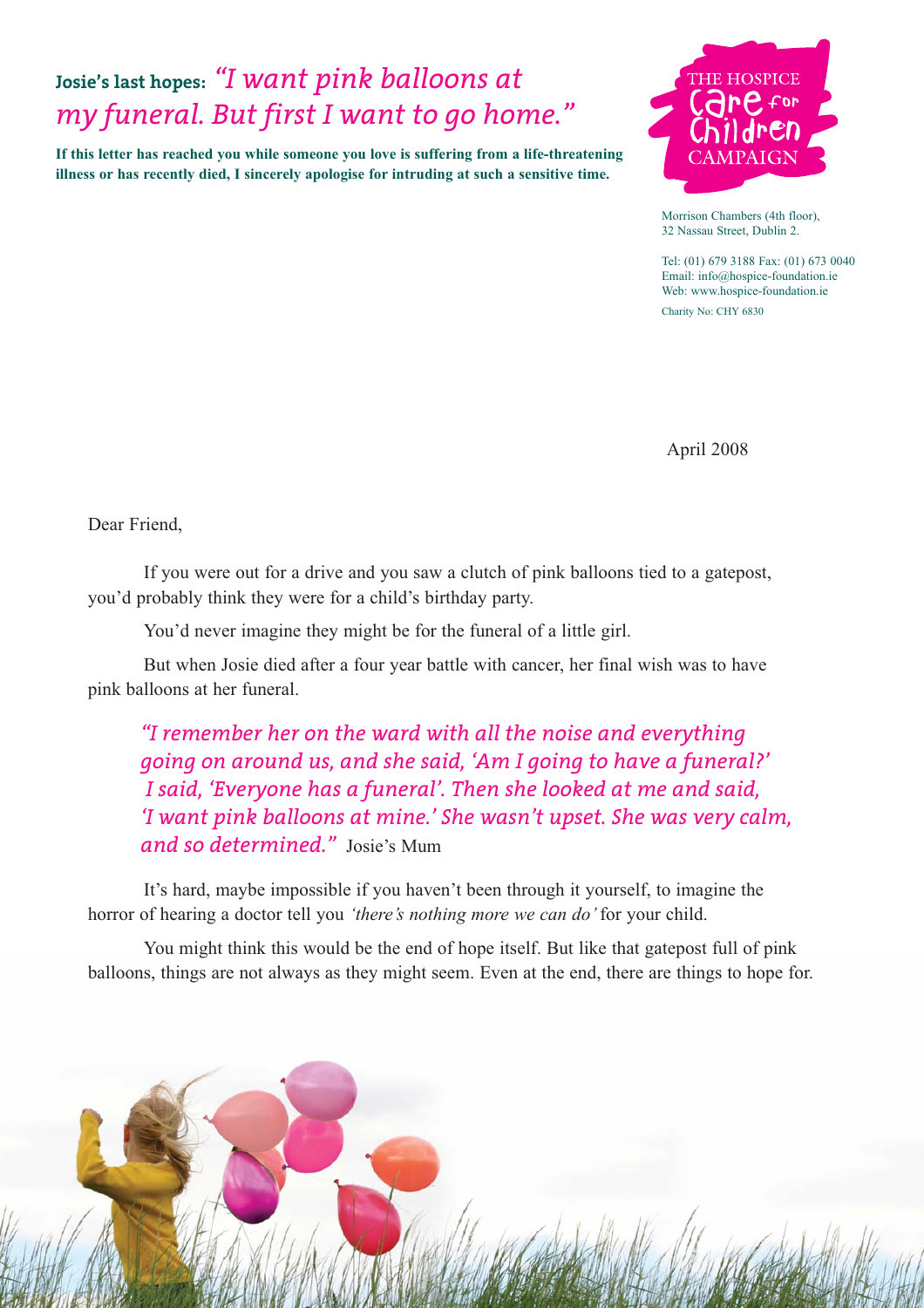Nine year old Josie had one big hope… to go home. To her bedroom, where she felt safe. To her pet dog, who she missed so much. To everything that felt safe and familiar.

#### **But Josie couldn't go home**

You might be surprised to hear that, but it's true. Because until very recently, there was no system in place in Ireland to help parents care for a dying child at home.

For Josie, hospital was the only option.

## *But today, you can give real hope to another child like Josie. Because a simple gift of just €7 a month will help give a family the very support Josie's never had.*

## **I believe there's only one place for a child like Josie…**

… and that place is at home.

I believe there's only one bed that loving parents should be expected to sit beside when their child is fading from the world… the one they get tucked into every night.

If you're a parent, you don't need a panel of experts to tell you this. You just know it to be true. Because it's the only thing that makes sense.

And the truth is, that with the right support structures on hand - specialist palliative care nurses, doctors and co-ordinators - it *is* possible.

The only trouble is, that until very recently, these support structures have simply been missing.

#### **Will you help us change the face of children's palliative care?**

The Irish Hospice Foundation has been campaigning tirelessly for a home-based, specialist palliative care service for children. And the wonderful news is that it's now beginning to take shape.

## **In fact we're on the brink of changing the face of children's palliative care for ever.**

Our first few Children's Palliative Care Nurses are already out helping parents to care for their children in their own homes. Turning Josie's hopes into reality.

## *"The heart of what we do is giving children and their families the ability to live every day to the full, right to the end. We're their for them through every step of the journey."*

Bevan Richie, Children's Outreach Nurse Co-ordinator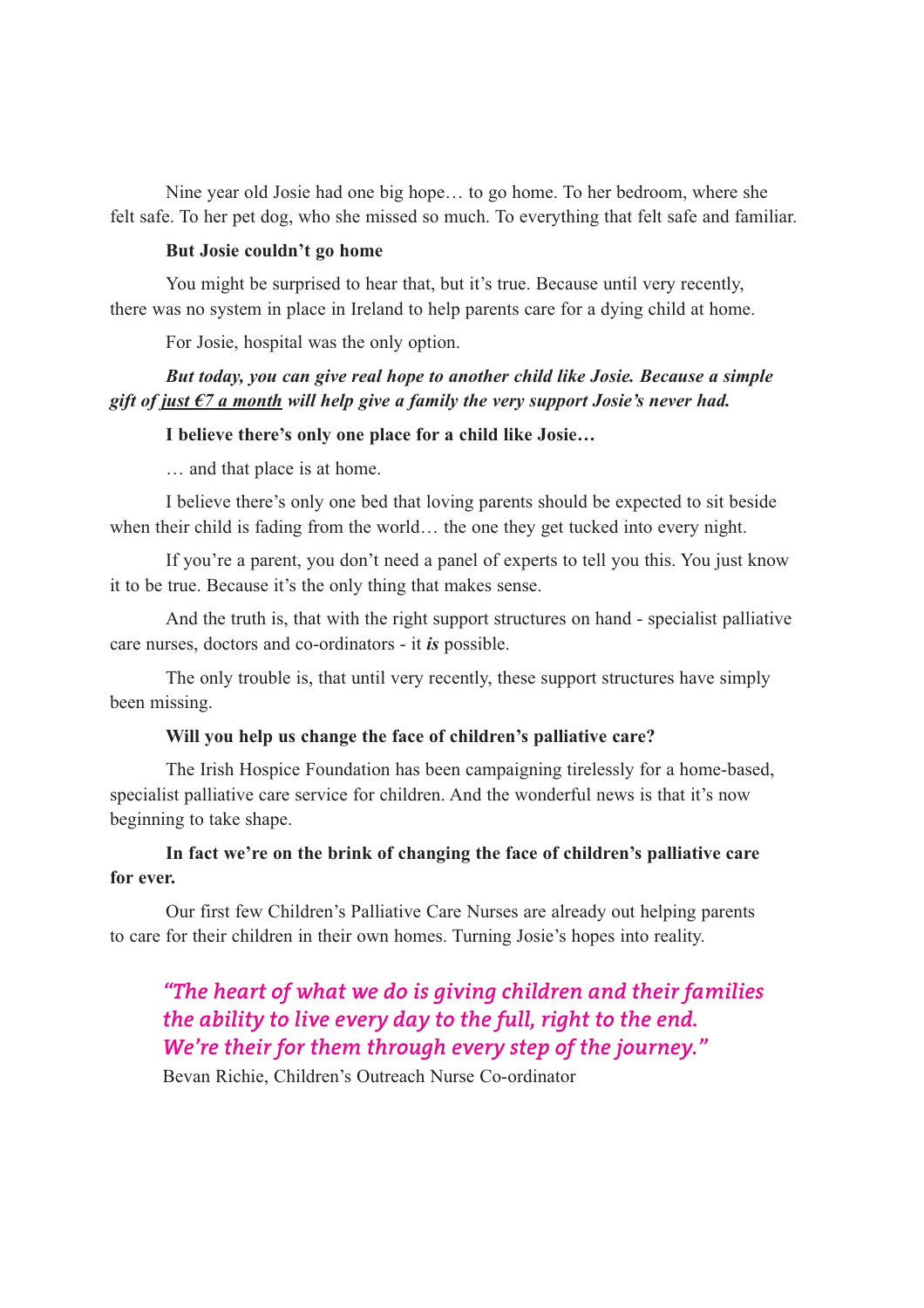## **Why your €7 a month is so important to perilously ill children today**

I believe that every child with a fatal illness who *can* be at home, *should* be at home. And I want them *all* to get the full support and assistance of our children's home care service.

**But we are just at the beginning of this great task, and it won't be possible for us to reach out to every child who needs us without the support and generosity of people like you.**

That's why your donation today of  $\epsilon$ 7 a month is so important.

## **How your gift will make a vital difference…**

Your  $\epsilon$ 7 monthly donation today will go straight to work providing help and assistance to children whose only wish is to be cared for by their loving parents in the safety and comfort of their own home.

## **But more importantly, because it's a regular monthly gift, it will continue helping us to provide ongoing home-based medical support to children and their parents right throughout the coming year.**

### **A real legacy for Josie**

Sadly, the day after she spoke to her Mum about the arrangements for her funeral, Josie passed away. And the following day, she finally got to go home…

*"We got her home the next day. All the family were there to meet us. And everywhere I looked, there were pink balloons. Tied to the trees, all over the lawn and the drive, in every room in the house… pink balloons. It was heartbreaking, but lovely too, because at least she got her final wish***."** Josie's Mum

I'd like to think Josie would feel glad about what we're achieving today. Because now, children like her have a real hope of going home when it matters.